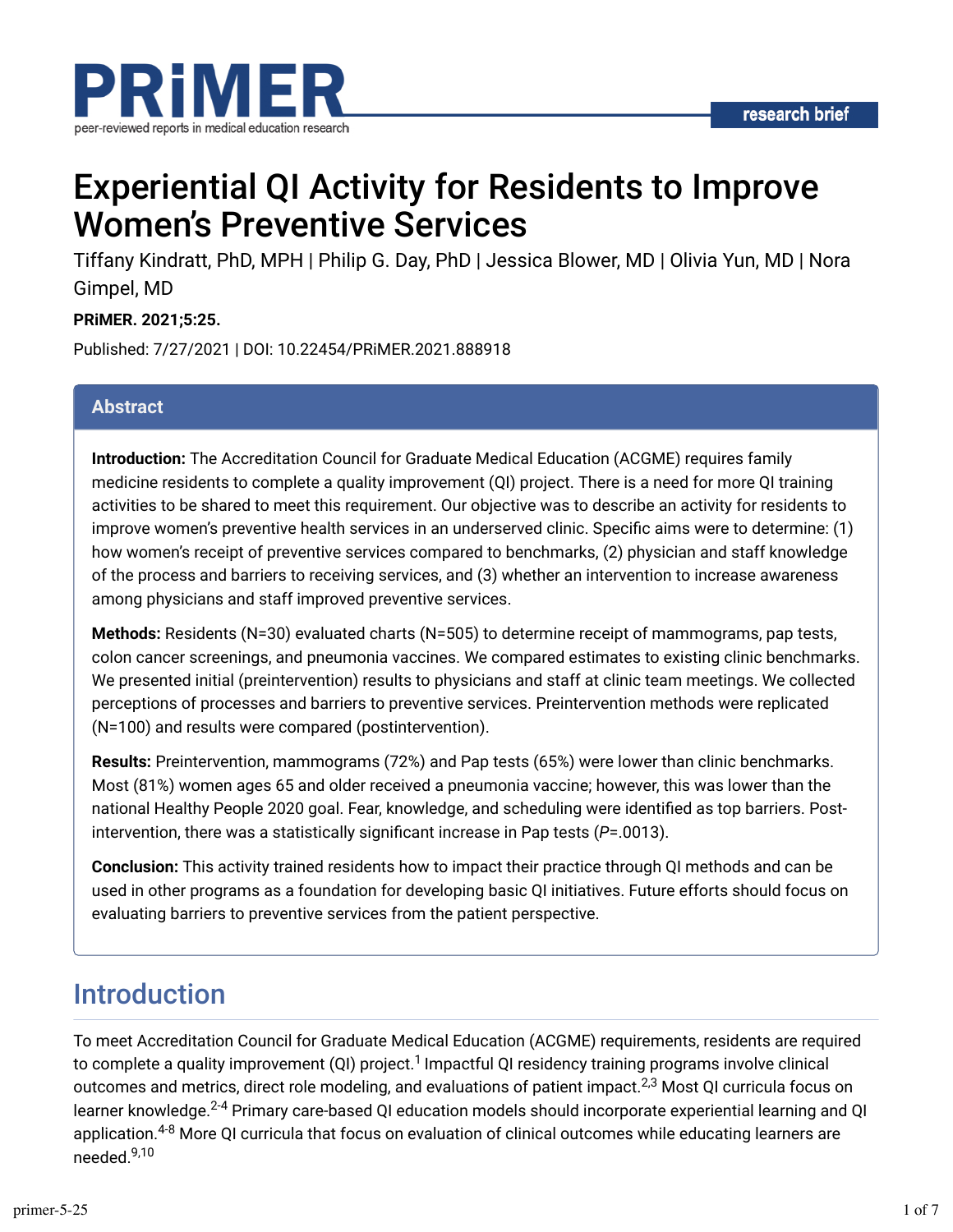We developed a QI project to improve women's preventive health services using experiential learning activities for FM residents who practice in an underserved clinic. We conducted a quasi-experimental project to determine: (1) how women's receipt of vaccines and cancer screenings compared to benchmarks, (2) physician and staff knowledge of processes and barriers to receiving preventive services, and (3) whether an intervention for physicians and staff improved patients' receipt of preventive services.

## Methods

The project was developed for the Parkland Family Medicine Clinic, the training site for family medicine residents. The clinic conducts approximately 20,000 visits per year among medically underserved residents in Dallas, Texas. More than 60% of patients have limited or no English proficiency.

Preintervention, we randomly selected electronic medical records (EMRs, N=505) from 2,500 female patient (ages 40 years and older) visits during a 4-month period, based on a clinic report. First-year residents reviewed 10 charts while second- and third-year residents reviewed 20 charts. We evaluated charts for: (1) mammogram in past 2 years, (2) Pap test in past 3 years, (3) colon cancer screenings (ages 50 years or more), and (4) pneumonia vaccine (ages 65 years or more) based on recommendations.<sup>10-12</sup> We compared estimates to local (Dallas County), $^{13}$  state (Texas), $^{14}$  and Healthy People 2020 estimates/goals. $^{15}$ 

During the intervention, preliminary results and an overview of recommendations were presented to physicians and staff. We collected surveys assessing knowledge and. Two questions were asked for each preventive service. Participants were asked, "what do you know about the process for a patient at our clinic to receive [insert preventive service] after a provider has ordered it?" Then, participants were asked "what do you think are some potential barriers to patients at our clinic getting a mammogram/Pap test/colonoscopy/pneumonia vaccine?"

Postintervention, a new random sample of records (n=100) were selected from patient visits the following year. Our postintervention sample size was smaller because data could only be collected by three residents, who used this project to meet research and scholarly activity requirements, instead of by all residents. We compared pre- and post results.

### *Data Analysis*

We used descriptive statistics to report age and receipt of preventive services. We developed themes to describe processes/barriers. We entered open-ended responses into a Microsoft Excel database, and identified key words related to processes and barriers, and we counted recurring words (ie, scheduling, language). We used McNemar tests to determine statistically significant differences pre-/postintervention. This project was reviewed and approved as QI by our institutional review board.

## Results

Preintervention, most women ages 40 years and older received mammograms (72%) and Pap tests (65%). Findings were lower than Healthy People 2020 goals (mammograms=81%; Pap tests=93%) and local (mammograms=75%; Pap tests=77%) estimates. Clinic estimates for mammograms (72%) were higher than statewide estimates (66%). Clinic estimates for Pap tests (65%) were lower than statewide estimates (76%). Among women ages >50 years, over half (56%) received a colon cancer screening, with 53% receiving up-todate screening. Most (81%) women ages 65 years or more received a pneumonia vaccine, which was lower than the Healthy People 2020 goal (90%, Table 1). 15

We found several inconsistencies when we measured processes for receiving services (Table 2). For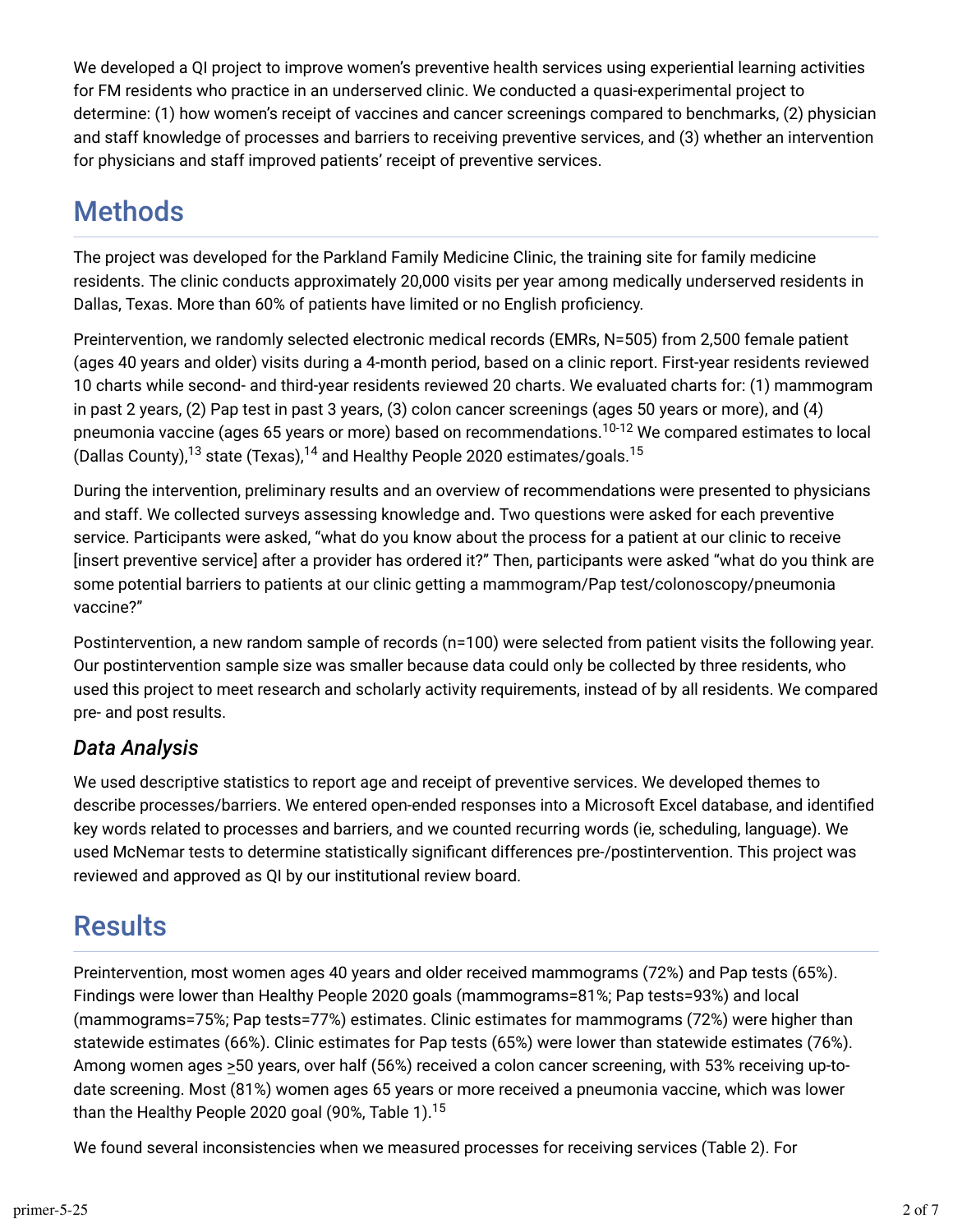mammograms, 34% reported that patients had the responsibility to set up the appointment, while 15% reported that patients were called for appointments. Similar inconsistencies were found for colonoscopy. For Pap testing, 41% reported that patients had to set up separate appointments, whereas 20% indicated that they could be done during already-scheduled appointments. Health care providers and staff reported communication barriers with patients about pneumonia vaccines. The most commonly reported processes were physicians ordering the vaccine (32%) and discussing the vaccine with patients (11%). Using descriptive data, fear and lack of knowledge were identified as top barriers. Scheduling difficulties were identified as barriers to completing mammograms (42%), colonoscopies (50%), and Pap tests (15%). Limited stock was a barrier for pneumonia vaccines (19%).

Despite not reaching statistical significance (*P*<.05), we found improvements for colon cancer screenings and pneumonia vaccines postintervention (Table 1). Mammograms decreased only slightly. Pneumonia vaccines met Healthy People 2020 targets (90%). We found a statistically significant increase (*P*=.0013) in the proportion of women who received Pap tests despite not meeting Healthy People 2020's goal. Up-to-date colon cancer screenings (70.0%) were higher than Texas estimates (62.6%) and similar to Healthy People 2020 (70.5%) goals.

### **Conclusions**

Our goal was to develop an activity for family medicine residents to learn how to conduct QI projects while improving women's preventive health services. In accordance with recent QI practice, another focus was to shed light on clinic performance in providing women's preventive services. We observed the following results.

Prior to completing this project, our clinic had poor performance on Pap tests and colon cancer screenings. Postintervention, our clinic met Healthy People 2020's goal for pneumonia vaccines (90%) among women aged 65 years and older. Furthermore, we observed a significant increase in Pap testing (20.4% increase, Table 1) after intervention. Our results are similar to previous studies that found that Pap testing improved after the development of a women's preventive health clinic for residents.<sup>16,17</sup> We observed a slight decrease in mammogram uptake (preintervention 72.2%; postintervention 69.1%). In addition to the smaller sample size, one possible explanation may be a difference the patients' age. Preintervention, 20% of the sample was aged 40-49 years, versus 30% of the sample postintervention.

During our intervention with physicians and staff, several inconsistencies in the process for obtaining screenings and vaccines were reported. There was lack of agreement on the process of setting up appointments. This inconsistency may have led to scheduling difficulties being reported as a top barrier for all screenings. Patient-provider communication and system-level coordination have been identified as strategies for developing best practices and streamlining processes. 18,19

#### *Strengths and Limitations*

Strengths of this study include a large sample of patients' records available to review and high participation from residents and faculty. Future QI projects should engage more staff and evaluate patient perceptions. A limitation was that the charts selected postintervention were not the same as preintervention. The patients whose charts were selected preintervention may not have been due, or may have completed a follow-up visit, when postintervention data were collected. Since our goal was to determine improvements on the clinic level, we do not believe this affected our results or the residents' ability to learn from this activity. Another limitation was that we only conducted follow-up data once. Due to a lack of resources and changes in QI project priorities (eg, focus on diabetes 1 year later), we were unable to conduct additional follow-ups. Future QI activities should include longitudinal approaches.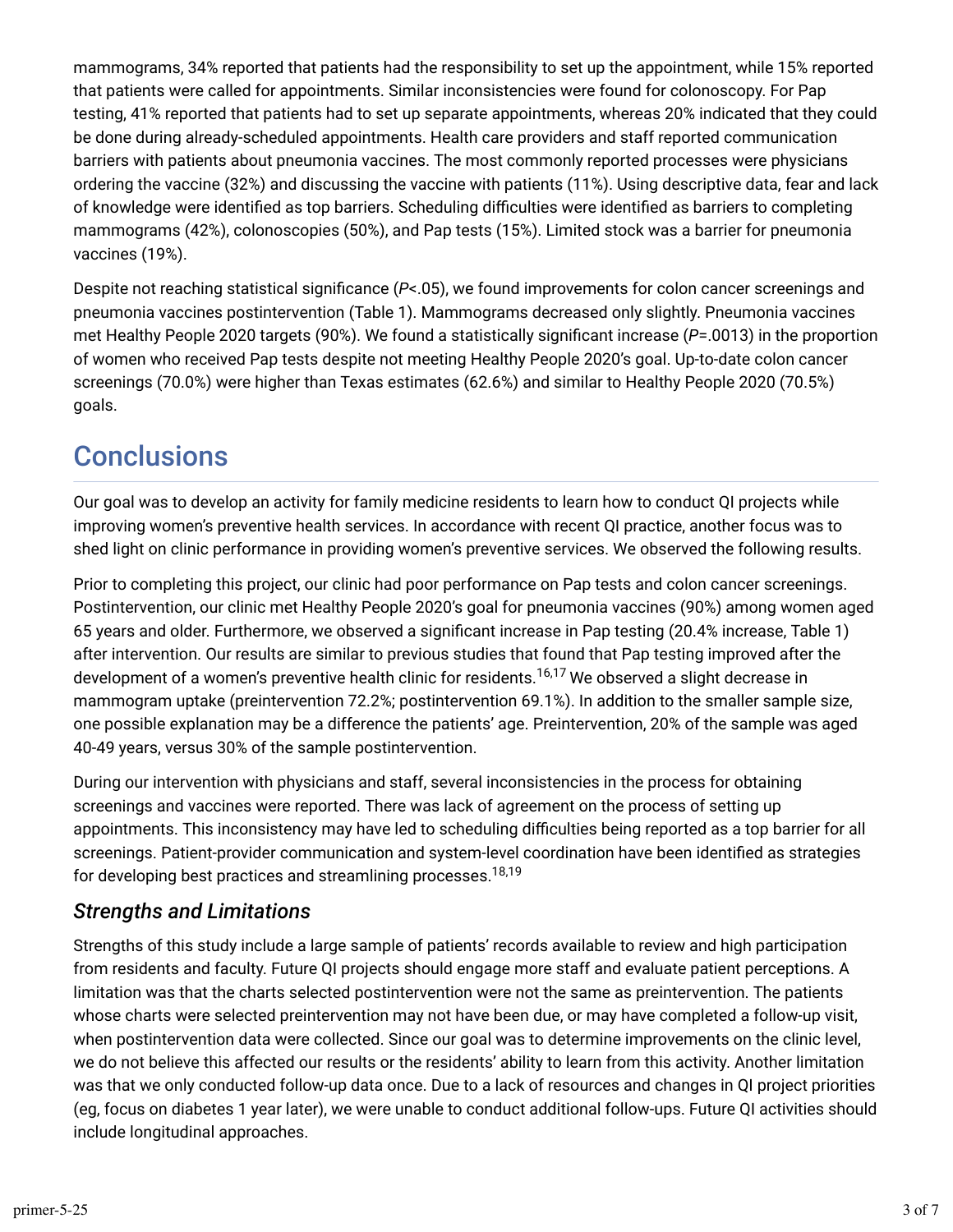#### *Summary*

This experiential learning activity equipped residents with tools necessary for implementing QI projects after residency. In conjunction with hands-on education in QI methodology, residents also gained experience working in interprofessional teams, applying guidelines to practice, and utilizing EMRs to better understand patient health. We believe this experiential learning activity provided a valuable framework for residents to gain handson QI experience while impacting health outcomes among their patients. Our focus on women's preventive services can be modified to meet other health metrics.

### Tables and Figures

|                                                | <b>Pre</b><br><b>FMC</b><br>$(\%$ Yes) | <b>Post</b><br><b>FMC</b><br>(% Yes) | P     | <b>Dallas</b><br>County <sup>13</sup><br>(% Yes) | $T$ exas <sup>14</sup><br>(% Yes) | <b>National</b><br>HP 2020 <sup>15</sup><br>(% Yes) |  |  |  |
|------------------------------------------------|----------------------------------------|--------------------------------------|-------|--------------------------------------------------|-----------------------------------|-----------------------------------------------------|--|--|--|
| Mammogram in past 2 years <sup>a</sup>         | 72.2                                   | 69.1                                 | .3980 | 75.4                                             | 66.4                              | 81.1                                                |  |  |  |
| Pap test in past 3 years <sup>b</sup>          | 65.1                                   | 85.5                                 | .0013 | 76.7                                             | 75.8                              | 93.0                                                |  |  |  |
| Colon cancer screenings                        |                                        |                                      |       |                                                  |                                   |                                                     |  |  |  |
| Colon cancer screen ever <sup>c</sup>          | 56.2                                   | 74.0                                 | .4913 | 60.8                                             | 64.7                              |                                                     |  |  |  |
| Up to date on colon cancer screen <sup>d</sup> | 52.8                                   | 70.0                                 | .2752 | $-$                                              | 62.6                              | 70.5                                                |  |  |  |
| Pneumonia vaccine <sup>e</sup>                 | 81.4                                   | 90.9                                 | .0833 | 72.3                                             | --                                | 90.0                                                |  |  |  |

#### Table 1: Preventive Services Utilization (Preintervention N=505, Postintervention N=100)

Abbreviations: FMC, family medicine clinic; HP, Healthy People 2020.<br>ª Women ages 40-75 years (pre-n=482; post-n=97).<br><sup>ь</sup> Women ages 40-65 years (pre-n=412; post-n=62). Pap test data for Dallas County and Texas was based o

Women ages 50-75 years who ever had any colon cancer screening (pre-n=381; post-n=50)<br>
d "Up to date" indicates one of the following: colonoscopy in past 10 years, sigmoidoscopy in past 5 years, or FOB screen in past 1 yea

e Women 65 years or older (pre-n=102; post-n=22).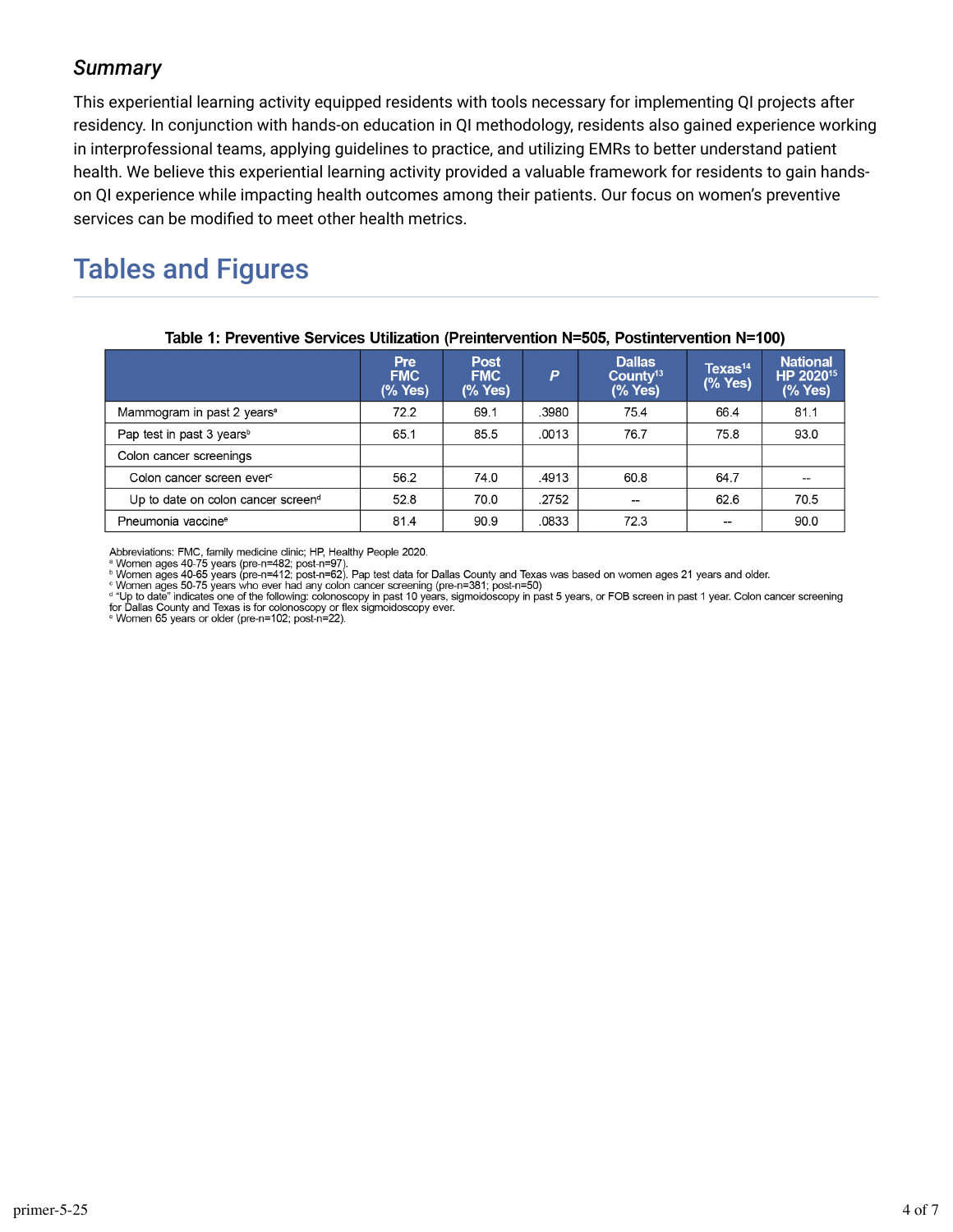|  |  | Table 2: Top Identified Processes and Barriers to Completing Preventive Services (N=26) |
|--|--|-----------------------------------------------------------------------------------------|
|--|--|-----------------------------------------------------------------------------------------|

| <b>Cancer Screening Process</b>          |           | <b>Barriers to Cancer Screening</b>            |           |
|------------------------------------------|-----------|------------------------------------------------|-----------|
| <b>Themes</b>                            | $n$ (%)   | <b>Themes</b>                                  | n (%)     |
| <b>Process for Receiving Mammogram</b>   |           | <b>Barriers to Completing Mammogram</b>        |           |
| Patient calls to set up appointment      | 18 (34.0) | Patient fear or lack of knowledge              | 18 (69.2) |
| Patient goes to appointment              | 10 (18.9) | Scheduling difficulties                        | 11(42.3)  |
| Patient is called set up appointment     | 8(15.1)   | Patient does not want mammogram                | 8(30.8)   |
| Patient is given phone number to call    | 8(15.1)   | Provider does not order                        | 4(15.4)   |
| Physician orders mammogram               | 6(11.3)   | Language barrier                               | 3(11.5)   |
| <b>Process for Receiving Colonoscopy</b> |           | <b>Barriers to Completing Colonoscopy</b>      |           |
| Patient calls to set up appointment      | 13 (25.0) | Scheduling difficulties                        | 13 (50.0) |
| Patient completes bowel prep             | 11(21.2)  | Patient's fear or embarrassment                | 10 (38.5) |
| Patient is given phone number to call    | 7(13.5)   | Patient knowledge/physician educating          | 9(34.6)   |
| Patient is called set up appointment     | 3(5.8)    | Transportation                                 | 8(30.8)   |
| Patient goes to appointment              | 3(5.8)    | Patient does not want test/misses appointments | 6(23.1)   |
| Process for Receiving Pap Test           |           | <b>Barriers to Completing Pap Test</b>         |           |
| Patient sets up separate appointment     | 17 (40.5) | Discomfort/embarrassment/fear                  | 11(42.3)  |
| Physician performs Pap test              | 9(20.0)   | Missed appointments                            | 6(23.0)   |
| Physician sends results to lab           | 4(8.9)    | Patient knowledge/provider educating           | 5(19.2)   |
| Physician reviews medical chart          | 3(6.7)    | Patient does not want pap test                 | 4(15.4)   |
| Process for Receiving Pneumonia Vaccine  |           | Menses                                         | 4(15.4)   |
| Physician orders vaccine                 | 15 (31.9) | Scheduling issues                              | 4(15.4)   |
| Nurse administers vaccine                | 11(23.4)  | <b>Barriers to Receiving Pneumonia Vaccine</b> |           |
| Physician discusses vaccine with patient | 5(10.6)   | Provider does not order                        | 12 (46.2) |
| Physician reviews medical chart          | 4(8.5)    | Patient knowledge/physician educating          | 10 (38.5) |
| Patient gets vaccine                     | 4(8.5)    | Pain/discomfort/fear of needles                | 6(23.0)   |
|                                          |           | Vaccine not in stock                           | 5(19.2)   |
|                                          |           | Patient does not want vaccine                  | 5(19.2)   |
|                                          |           | Patient waits too long for vaccine             | 5(19.2)   |

#### Acknowledgments

**Presentations:** This study was presented at the following venues:

North American Primary Care Research Group's 42nd Annual Meeting, New York, NY. November 2014. JPS Hospital Annual Research Day, Fort Worth, TX. June 2015.

Institute for Healthcare Improvement 16th Annual International Summit, Grapevine, TX. March 2015. Society of Teachers of Family Medicine Annual Spring Conference. San Antonio, TX. May 2014. Dallas Chapter of the Texas Academy of Family Physicians' Poster Research Contest. Dallas, TX. May 2014.

#### Corresponding Author

Tiffany Kindratt, PhD, MPH

Department of Kinesiology, University of Texas at Arlington, 500 West Nedderman Drive, Arlington, TX 76109-0259. 817-272-7917. 817-272-3233

[Tiffany.Kindratt@uta.edu](mailto:Tiffany.Kindratt@uta.edu)

### **Author Affiliations**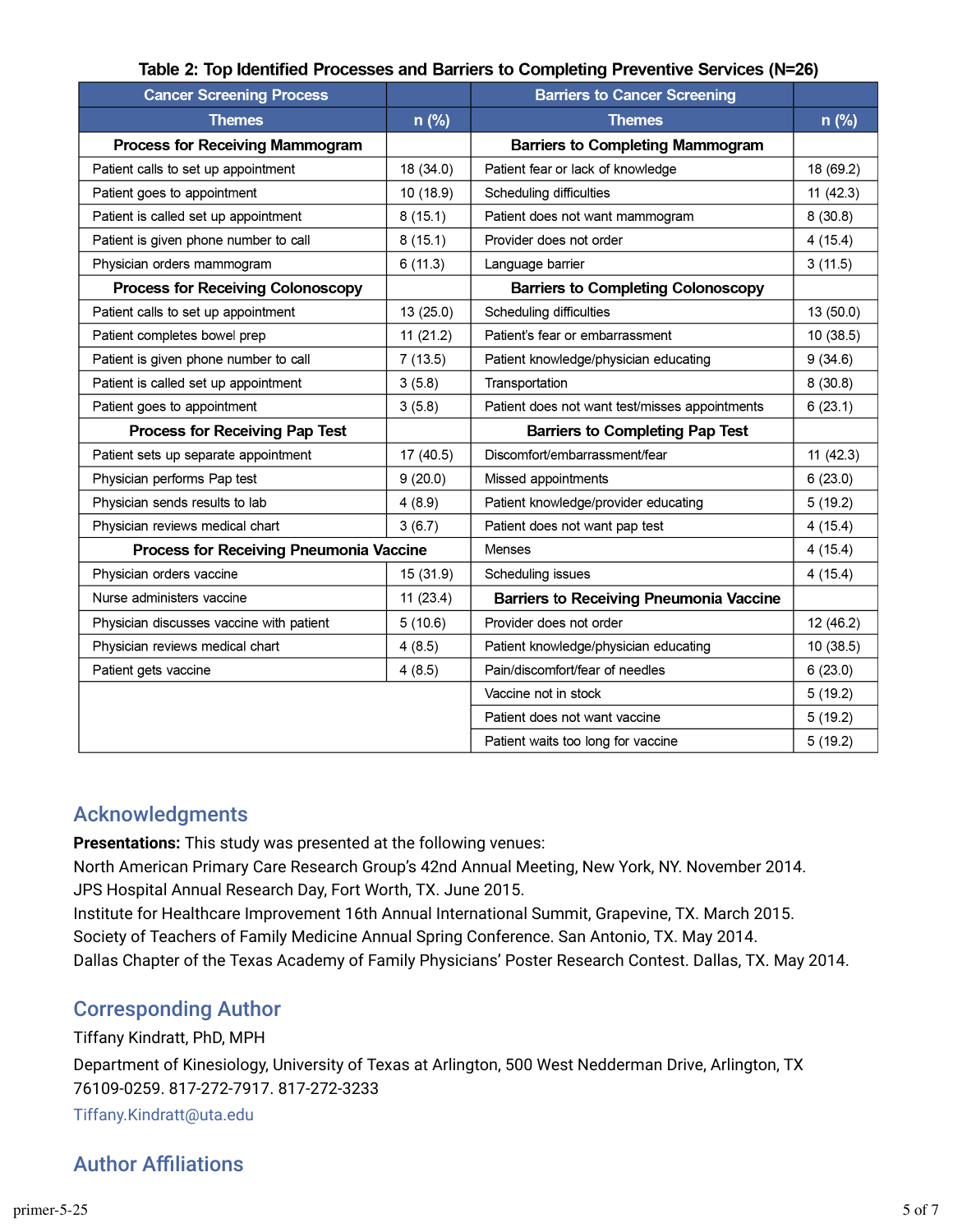Tiffany Kindratt, PhD, MPH - Department of Kinesiology, University of Texas at Arlington, Arlington, TX

Philip G. Day, PhD - Department of Family and Community Medicine, University of Texas Southwestern Medical Center, Dallas, TX

Jessica Blower, MD - University of Texas Health Science Center San Antonio, and UT Health San Antonio Primary Care Center at Westover Hills

Olivia Yun, MD - Department of Family and Community Medicine, University of Texas Southwestern Medical Center

Nora Gimpel, MD - Department of Family and Community Medicine, University of Texas Southwestern Medical Center, Dallas, TX

#### References

- 1. ACGME Program Requirements for Graduate Medical Education in Family Medicine. Accreditation Council for Graduate Medical Education. 2019. Accessed June 6, 2020. [https://www.acgme.org/Portals](https://www.acgme.org/Portals/0/PFAssets/ProgramRequirements/120FamilyMedicine2018.pdf?ver=2018-06-15-112624-307) [/0/PFAssets/ProgramRequirements/120FamilyMedicine2018.pdf?ver=2018-06-15-112624-307](https://www.acgme.org/Portals/0/PFAssets/ProgramRequirements/120FamilyMedicine2018.pdf?ver=2018-06-15-112624-307)
- 2. Wong BM, Etchells EE, Kuper A, Levinson W, Shojania KG. Teaching quality improvement and patient safety to trainees: a systematic review. Acad Med. 2010;85(9):1425-1439. [doi:10.1097/ACM.0b013e3181e2d0c6](https://doi.org/10.1097/ACM.0b013e3181e2d0c6)
- 3. Starr SR, Kautz JM, Sorita A, et al. Quality improvement education for health professionals: a systematic review. Am J Med Qual. 2016;31(3):209-216. [doi:10.1177/1062860614566445](https://doi.org/10.1177/1062860614566445)
- 4. Brown A, Atchison K, Hecker K, Kassam A. A tale of four programs: how residents learn about quality improvement during postgraduate medical education at the University of Calgary. Teach Learn Med. 2020:1-17. [doi:10.1080/10401334.2020.1847652](https://doi.org/10.1080/10401334.2020.1847652)
- 5. Goldman J, Kuper A, Baker GR, et al. Experiential learning in project-based quality improvement education: questioning assumptions and identifying future directions. Acad Med. 2020;95(11):1745-1754. [doi:10.1097/ACM.0000000000003203](https://doi.org/10.1097/ACM.0000000000003203)
- t. Smith F, Alexandersson P, Bergman B, Vaughn L, Hellström A. Fourteen years of quality improvement education in healthcare: a utilisation-focused evaluation using concept mapping. BMJ Open Qual. 2019;8(4):e000795. [doi:10.1136/bmjoq-2019-000795](https://doi.org/10.1136/bmjoq-2019-000795)
- 7. Tudiver F, Click IA, Ward P, Basden JA. Evaluation of a quality improvement curriculum for family medicine residents. Fam Med. 2013;45(1):19-25.
- 8. Hall Barber K, Schultz K, Scott A, Pollock E, Kotecha J, Martin D. Teaching quality improvement in graduate medical education: an experiential and team-based approach to the acquisition of quality improvement competencies. Acad Med. 2015;90(10):1363-1367. [doi:10.1097/ACM.0000000000000851](https://doi.org/10.1097/ACM.0000000000000851)
- 9. Kirkman MA, Sevdalis N, Arora S, Baker P, Vincent C, Ahmed M. The outcomes of recent patient safety education interventions for trainee physicians and medical students: a systematic review. BMJ Open. 2015;5(5):e007705. [doi:10.1136/bmjopen-2015-007705](https://doi.org/10.1136/bmjopen-2015-007705)
- 10. Screening for Breast Cancer: U.S. Preventive Services Task Force Recommendation Statement. Ann Intern Med.2009;151:716-726. [Epub ahead of print 17 November 2009]. doi[:10.7326/0003-4819-151-10-200911170-00008](https://doi.org/10.7326/0003-4819-151-10-200911170-00008)
- 11. Moyer VA. Screening for cervical cancer: U.S. Preventive Services Task Force recommendation statement. Ann Intern Med. 2012;156(12):880-91, w312. [doi:10.7326/0003-4819-156-12-201206190-00424.](https://doi.org/10.7326/0003-4819-156-12-201206190-00424)
- 12. U.S. Preventive Services Task Force. Screening for colorectal cancer: U.S. Preventive Services Task Force recommendation statement. Ann Intern Med. 2008;149(9):627-637. [doi:10.7326/0003-4819-149-9-200811040-00243](https://doi.org/10.7326/0003-4819-149-9-200811040-00243)
- 13. Edwards JPS, Schultz L, Erickson N, Dykstra D. Horizons: The Dallas County community health needs assessment. Dallas, TX: Dallas County Health and Human Services and Parkland Health and Hospital